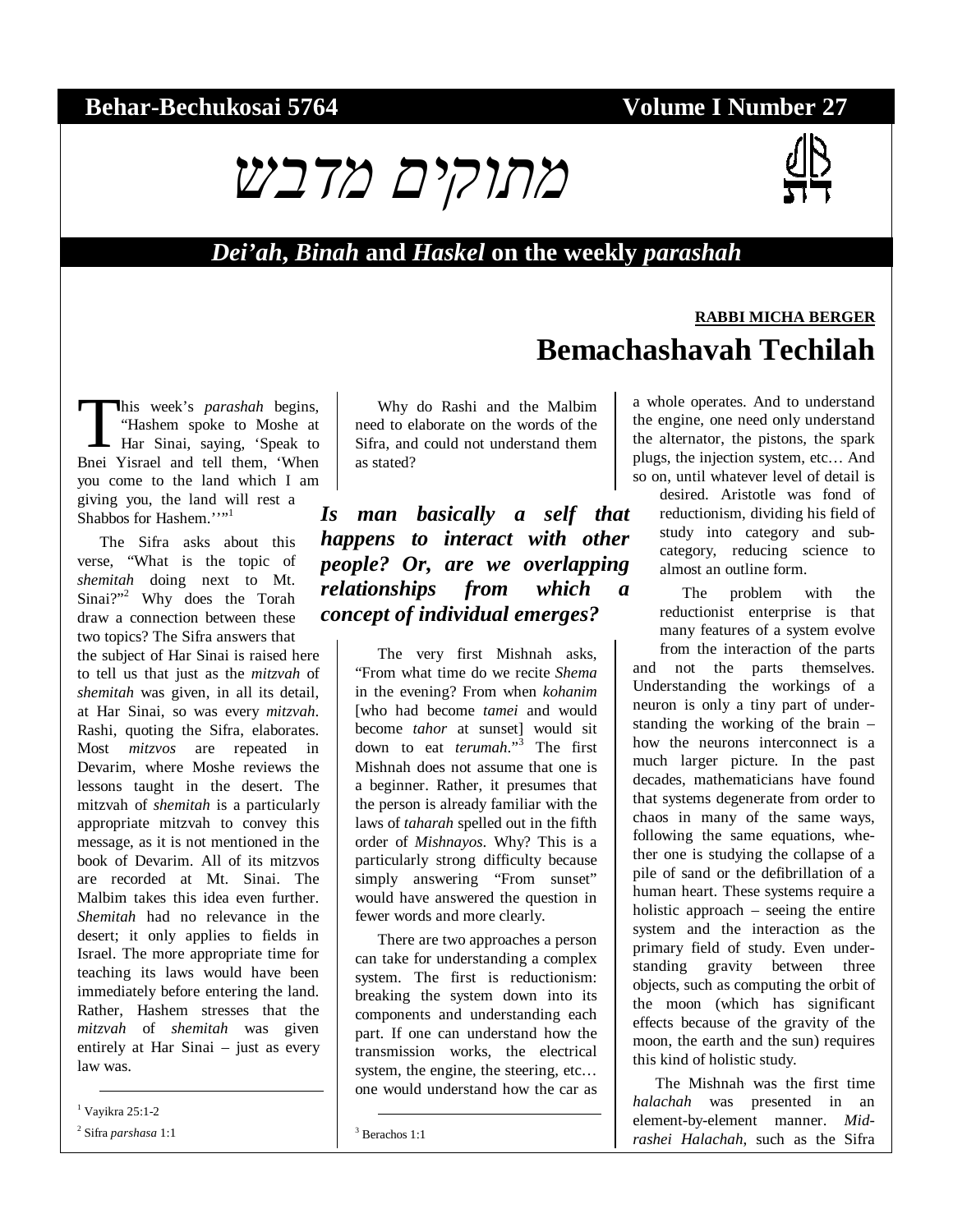cited above, follow the structure of the Chumash. The Chumash itself often flows from topic to topic, from prohibition to obligation, from interpersonal *mitzvos* to those of divine worship. R' Yehuda HaNasi, however, resisted the tendency of the Mishnah form becoming a reductionist study. Despite the topical organization, the Mishnah also frequently flows conversationally; a feature that dominates the structure of the Gemara. We see this quite clearly in the first Mishnah. Rather than presenting the laws of *Shema* in isolation, R' Yehudah HaNasi chose to show its relationship to other mitzvos. He chose a holistic understanding of interconnections over a clearer understanding of a single *din*.

In this light, it is difficult to take the Sifra's question at face value. "What is the topic of *shemitah* doing next to Mt. Sinai?" Why not? All of Torah is interconnected! Therefore, Rashi and the Malbim understand the question not in terms of questioning the existence of a connection between the two topics. They do not understand the Sifra as expressing surprise; they see it exploring what the nature of the connection is.

This question of reductionism vs. holism is relevant in understanding

*We exist as individuals only as a consequence, our individuality is only the sum of the roles we play within those interactions.*

the human condition as well. Is man basically a self that happens to interact with other people? Or, are we overlapping relationships from which a concept of individual emerges?

The Gemara says "*Kol Yisrael areivim zeh lazeh* – all Jews are guarantors for one another."<sup>4</sup> The version found in the Ein Yaakov,

4 Sanhedrin 27b

# **2** *Mesukim Midevash*

generally believed to be more accurate than the text of the Vilna Shas, reads "… z*eh bazeh* – all Jews are mixed in [a different use of the word "*areivim*"] one with the other.

For 38 years after the Golden Calf, Moshe lost his special prophetic ability to speak to G-d "face to Face". The Or Hachaim asks how Bnei Yisrael's sin would affect Moshe's prophecy. Giving the above explanation of "*areivim zeh bazeh*", he explains that all Jewish souls overlap. When the Jewish people sin, Moshe's soul is affected because of its overlap and mixture with those who sinned.

The primary existence is that of the Jewish people, the interactions of the whole. We exist as individuals only as a consequence, our individuality is only the sum of the roles we play within those interactions.

here are many times that the Torah refers to com-There are many times that the<br>Torah refers to com-<br>mandments using different<br>expressions In three of the places expressions. In three of the places that the Torah uses the term *chok*, Rashi<sup>1</sup> explains that it refers to those commandments whose rationale is not immediately clear. It is therefore interesting that, in our *parashah*, 2 Rashi explains the expression "follow my *chukim*" as "putting strong effort into Torah." What makes it even more interesting is Rashi's reason for explaining *chok* this way: Since the verse

 $2$  Vayikra 26:3

continues "and keep my *mitzvos*," *chok* cannot refer to keeping the *mitzvos*. Rashi himsel $f^3$  had explained the term *mitzvah* as something [understood to be] worthy of being commanded even if it were not written, such as theft and murder. It would therefore seem plausible that the Torah would use both terms here as well, in order to refer to the same two categories of commandments. Yet, Rashi insists that *chok* here cannot refer to a specific type of *mitzvah.*

The *Ma'or Ve'shemesh* asks (among other things) how the

# **RABBI DOV KRAMER Bakeish Shalom**

Torah<sup>4</sup> can promise, as a reward for working hard in the study of Torah and for keeping the commandments, that the land will produce a plentiful bounty. Reward for *mitzvos* does not come in this world,<sup>5</sup> yet we are told what will happen here if we do what G-d asks.

In order to answer this question, he quotes the *Chafetz Hashem* regarding the prayer said after studying Torah.<sup>6</sup> In this prayer, we thank G-d for allowing us to share

 <sup>1</sup> Bereishis 26:5, Shemos 15:26, Vayikra 19:19

 <sup>3</sup> Bereishis 26:5

 <sup>4</sup> Vayikra 26:4-5

<sup>5</sup> Kiddushin 39b

<sup>6</sup> Berachos 38b, Shulchan Aruch O"C 110:8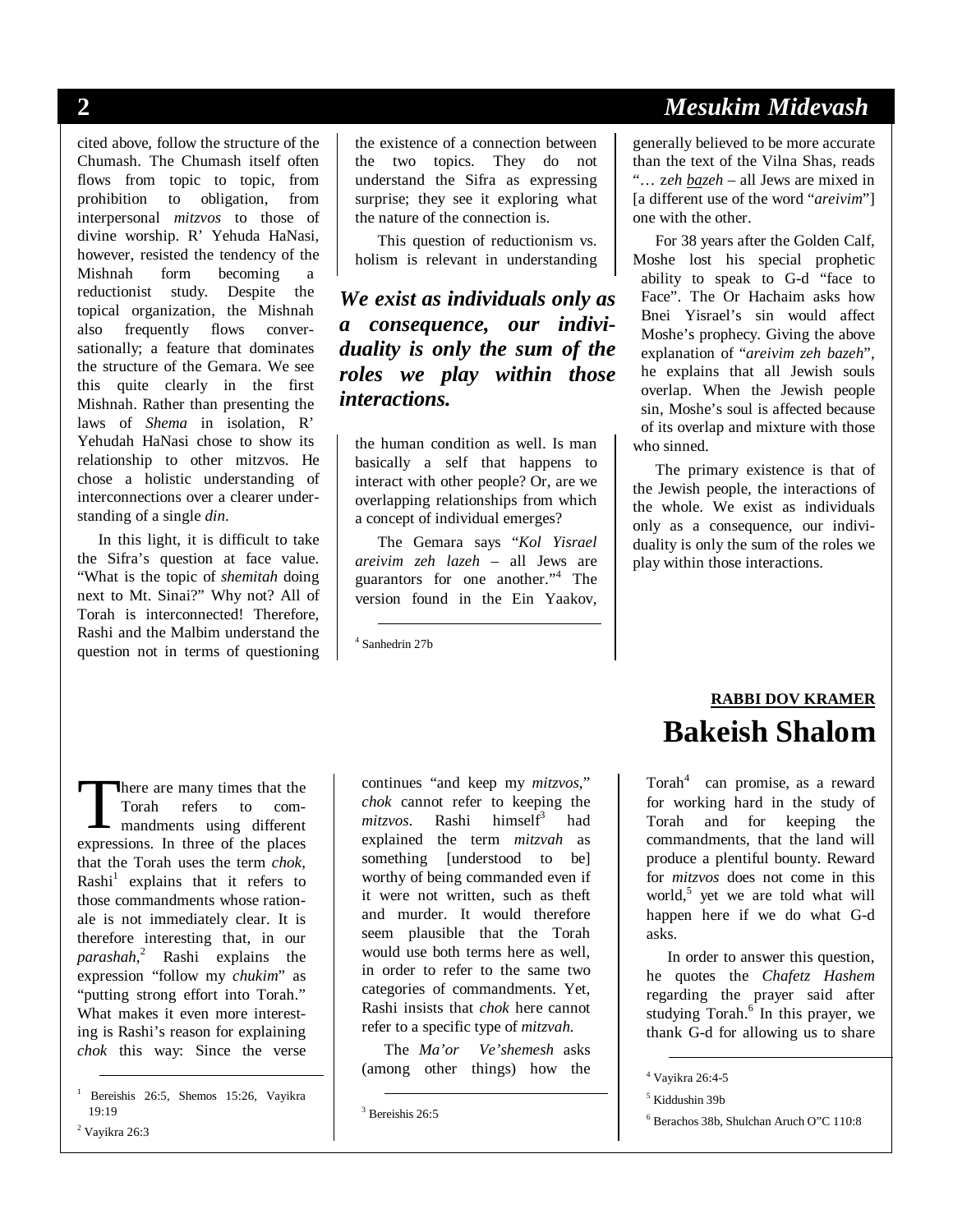#### *Mesukim Midevash* **3**

in the study of Torah, and compare our lot with the lot of those not as fortunate: "We get up early, and they get up early…we get up early to learn Torah, while they get up early for worthless things. We work hard, and they work hard… we work hard and get rewarded for it, while they work hard without getting rewarded for it. We run, and they run… we run towards the next world, while they run towards their grave." The middle statement

seems superfluous, as saying that we get up early to learn Torah will merit the next world is enough to show that we get rewarded for studying Torah. The *Chafetz Hashem* explains that everyone has to get involved in mundane matters in order to support himself and his family. However, if our purpose is to provide the physical necessities so that we can learn Torah and fulfill the *mitzvos*, then we are rewarded even for the efforts put in at work (since it is being done for a higher purpose). Others, who work just as hard at making a living, but do so only to accumulate possessions, will not get rewarded for their hard work. This is what we are thanking G-d for (in this line of the prayer) after performing the *mitzvah* of learning Torah; if our "other" work is done in order to

enable us to fulfill the Torah, we will be rewarded not only for the learning of Torah itself, but for every other effort that went into getting us to the point of being able to learn.

Similarly, the *Ma'or Ve'shemesh* continues, the "hard work for Torah" to which Rashi refers is not (just) working hard to understand what is being studied, but working hard for the sake of Torah, i.e. in

*If our purpose for going to work is to be able to learn Torah and fulfill the*  **mitzvos***, G-d will make this work less burdensome by providing a plentiful bounty.* 

> order to be able to study it without having the worries of supporting the family become a distraction. Just as the word *Bereishis* is explained as "for the sake of *Raishis,<sup>7</sup>* " *bechukosai<sup>8</sup>* means "for the sake of my *chukim*," i.e. the Torah, and *teileichu* refers to going to work, with the *pasuk* saying, "if you are working for the sake of Torah" you will merit reward for the work itself.

7 See Rashi on Bereishis 1:1

8 i.e. the prefix of the letter *bais*

avid haMelech composed a *tefillah* that we say part of every morning, "*Baruch*  **a** *atah aMelech composed a defillah* that we say part of every morning, "Baruch datah Hashem, E-lokei Yisrael *Avinu…*" 1 Looking at the *tefillah*, we can break it down into five elements.

1 Divrei HaYamim I 29:10-13

 $1$ ברוד אתה ה' א-להי ישראל אבינו "מעולם ועד־עולם – Blessed are You, Hashem, the G-d of Israel our forefather." This is the opening of the *tefillah*. There are two points to note: the section is a *berachah*, and it mentions one of the *avos*.

R' Joseph B. Soloveitchik asked how we have the chutzpah to stand

Since the point the Torah is trying to make is that G-d will provide the material things necessary for us to continue doing what He wants, there is no difference between the types of commandments we are doing — as long as we keep doing them. And if there is no reason to differentiate between a commandment easily understood and one not as easily understood, then the Torah must mean all categories when it refers to doing

the *mitzvos*. Therefore, the term *chok* in our verse must refer to something else… working for the sake of Torah.

If our purpose for going to work is to be able to learn Torah and fulfill the *mitzvos*, G-d will make this work less burdensome by providing a plentiful bounty. It is not a reward for doing what G-d has asked, but rather a means to allow us to accomplish at work what we need to  $-$  in a way that permits us to spend more time learning. This is why the "early pious ones," who spent nine hours a day in prayer and preparation for prayer, had their "work blessed."<sup>9</sup>

<sup>9</sup> Berachos 32b. See Rambam Hilchos Teshuvah 9:1 for a similar approach.

 $\overline{a}$ 

# **RABBI MICHA BERGER Sefasai Tiftach**

before the Creator and pray to Him for anything. He answers that our only justification is precedent – our forefathers did so and Hashem stated His approval. Therefore, when we approach Hashem in prayer, we open by invoking this justification. Rabbi Soloveitchik explains that this is why we preface our *Shemoneh Esrei* with *Ashrei*'s words "from generation to